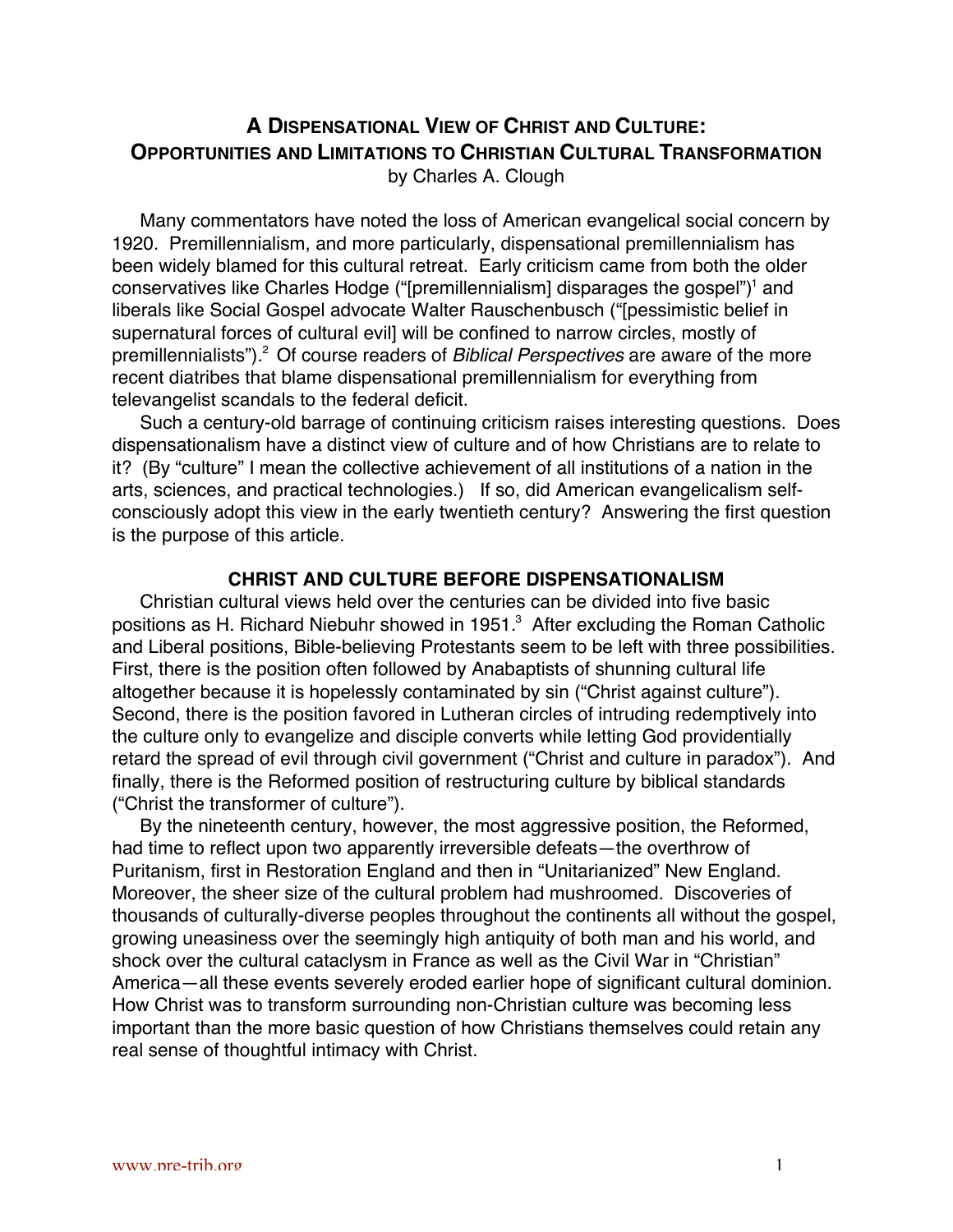### **RISE OF DISPENSATIONALISM**

As they had in past crises of Church history, Christians found themselves again pressed back to the Word of God for authoritative guidance. (How often we sheep move toward our Shepherd only when the wolves attack our flanks!) Early Christological heresies had forced clarification of the Person of Christ. Late Medieval and Renaissance conditions had worked to clarify the Saving Work of Christ. Now the Church had to look more carefully at Scripture in yet another area.

The particular conditions of the 19th and 20th century heightened the age-old contrast between God's transcendence (His unfathomable exaltation over all His creation) and His immanence (His equally mysterious involvement in every detail of His creation). Whenever the creation appears bigger and more complex, our sense of transcendence must enlarge with it. Without Scriptural control, however, transcendence balloons into a remote, "unknowableness" about God. The dilemma of this era has been how to "absorb" the new events and discoveries without loosing a real sense of God's work in the universe throughout all the ages and how His Church fits into it. It seems that He designed the 19th and 20th centuries to drive His people into a deeper understanding of His Sanctifying Work—Christ's mysterious, intimate union with His Body and its relation with the rest of creation.

As it had in previous doctrinal crises, vigorous controversy erupted within Christendom when men sought to grasp the new situation spiritually. Just like the past controversies, the recent one has hinged on both specific Scriptural texts and basic organizing "models" (or "presuppositions" or "preunderstanding"). And, just as it had earlier with faulty Christological models like Monarchianism and Arianism, orthodoxy began to eject sub-and antibiblical syntheses. This time around liberalism and various cults were the rejected heresies.

Liberalism had tried to cope with 19th century by avoiding Scriptural presuppositions and arrived in the 20th century with a Christianity in name only. A whole raft of fundamentalist-like 19th century cults (Mormonism, Jehovah's Witnesses, etc.) did try to use Scripture but did so "from scratch"—arrogantly rejecting previous Spirit-taught orthodoxy—and veered off into bizarre errors.

Reformed theology, on the other hand, remained anchored to historical orthodoxy but has had difficulties trying to relate diverse elements to its one-covenant model. What did the gospel look like in Gentile cultures prior to Israel and in Israel itself? How was it understood by those who heard it? What becomes of the historical testimony to God's faithfulness if Israel's covenants are fulfilled by the Church? What is the significance of the New Testament "mystery" passages (e.g., Rom. 11:25; 16:25; I Cor 15:51; Eph 1:9; 3:3,9; 5:3, etc.)? Are there differences in the cultural roles of Israel and this "mystery" Church?

Since Darby accelerated dispensational development,<sup>4</sup> another organizing model or presupposition has begun to compete with the older one-covenant model. It has arisen from the way dispensationalists view God's transcendence and immanence. Dispensationalists speak of God's transcendence over His manifold works in the heavenlies, on earth, and with Jews, Gentiles, and angels throughout the ages as something "knowable" (in a creature sense, at least). They also describe as a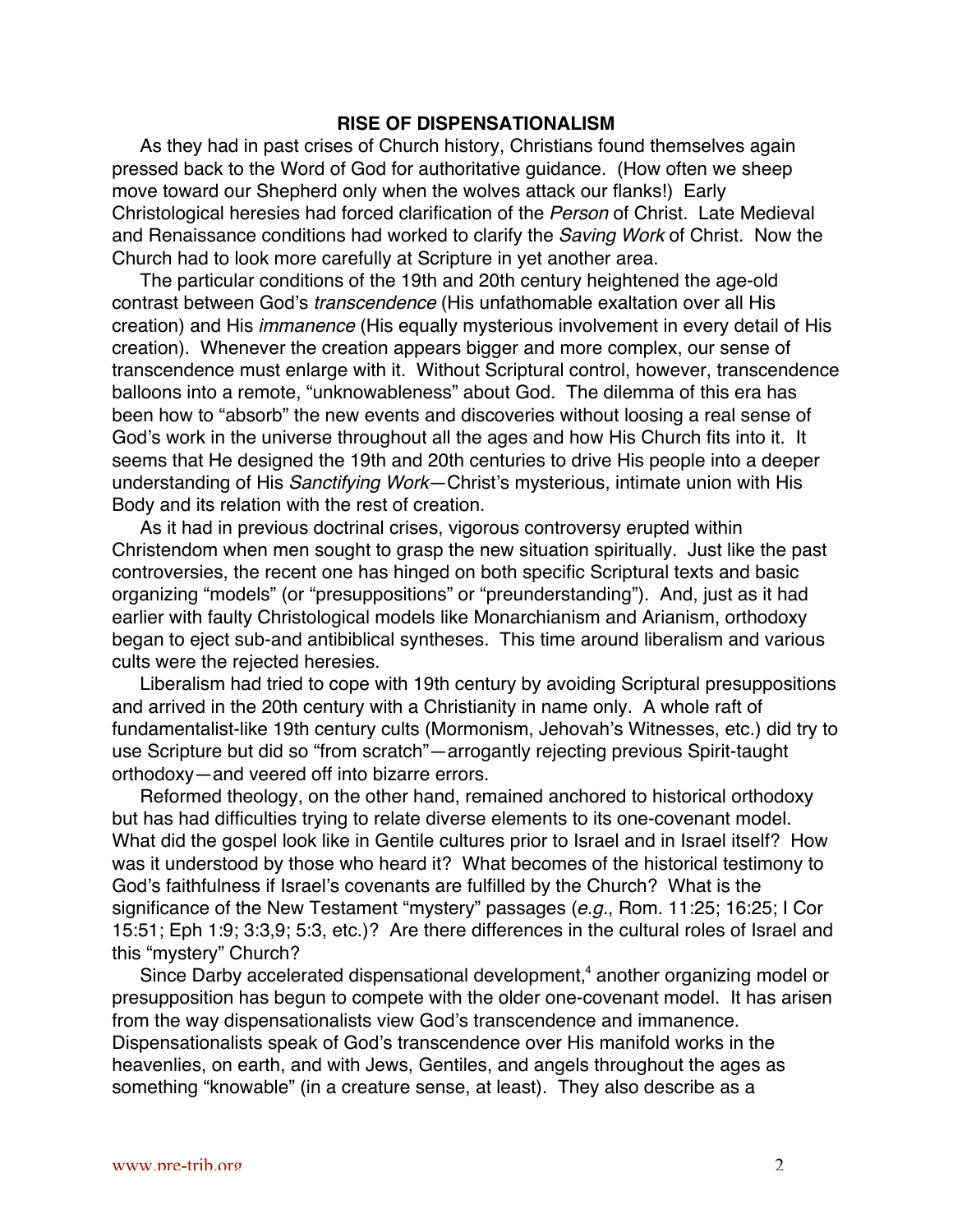"knowable" His immanence, especially within the Body of Christ in this era. Instead of trying to relate this newly-clarified transcendency and immanency through a single covenant model, dispensationalists use a looser, "network" model that preserves discrete, and sometimes parallel, programs of God (e.g., Israel and the Church). The network has a collective unity among its parts (e.g., all grace through the Cross; redemptive and non-redemptive parts both doxological) but a "looser" one than the older single-covenant model.

Dispensationalism takes great pains in trying to avoid conflicts within this network that would confuse the believer's obedient walk with the Lord  $(e.g., does He want me to$ follow Israel's cultural priorities or that of Paul's epistles?). This network tries to encompass all canonically-revealed activities of God throughout earth and heaven. We're not left with Carl Sagan who keeps on insisting upon personal meaning and value in a universe that, in his 20th century view, has neither. The desperate dream of modern science fiction writers since pioneer Arthur Clark (Childhood's End), that homo sapiens' destiny to have any meaning must be linked to other astral creatures, is unnecessary. It's not a dream; it's close to the truth! The Church has a network link to the heavenlies and in some way is already interacting with this higher realm. The dispensational synthesis is orthodoxy's successful response to unique 19th and 20th century challenges.

### **THE STRUCTURE OF GENERIC DISPENSATIONALISM**

How can we see the cultural implications of dispensationalism? For the purposes at hand, I will ignore most of the differences among dispensationalist writers and focus instead on elements common to all, a "generic" dispensationalism. (They're all blamed together for cultural impotency!) My method will be to move from dispensation to dispensation, picking up cultural factors as I go. As discrete economies in God's rule, dispensations lend themselves to this sort of analysis. Dispensations have long been recognized as "experimental domains" that display unique "sets" of rules and policies. We will look at what changes in these rules and policies imply about human culture and Christ's present work.

There are nine ages to look at (I take the Tribulation and the Eternal State as separate ages for purposes of this analysis). I classify them in terms of the presence or absence in each of the finalized New Creation—resurrected man and/or the re-created universe. Those without any part of the New Creation are "mortal"; those with only the New Creation are "immortal"; those with parts of both are "mixed". On this basis we arrive at three classes of dispensations as has been illustrated in the following chart.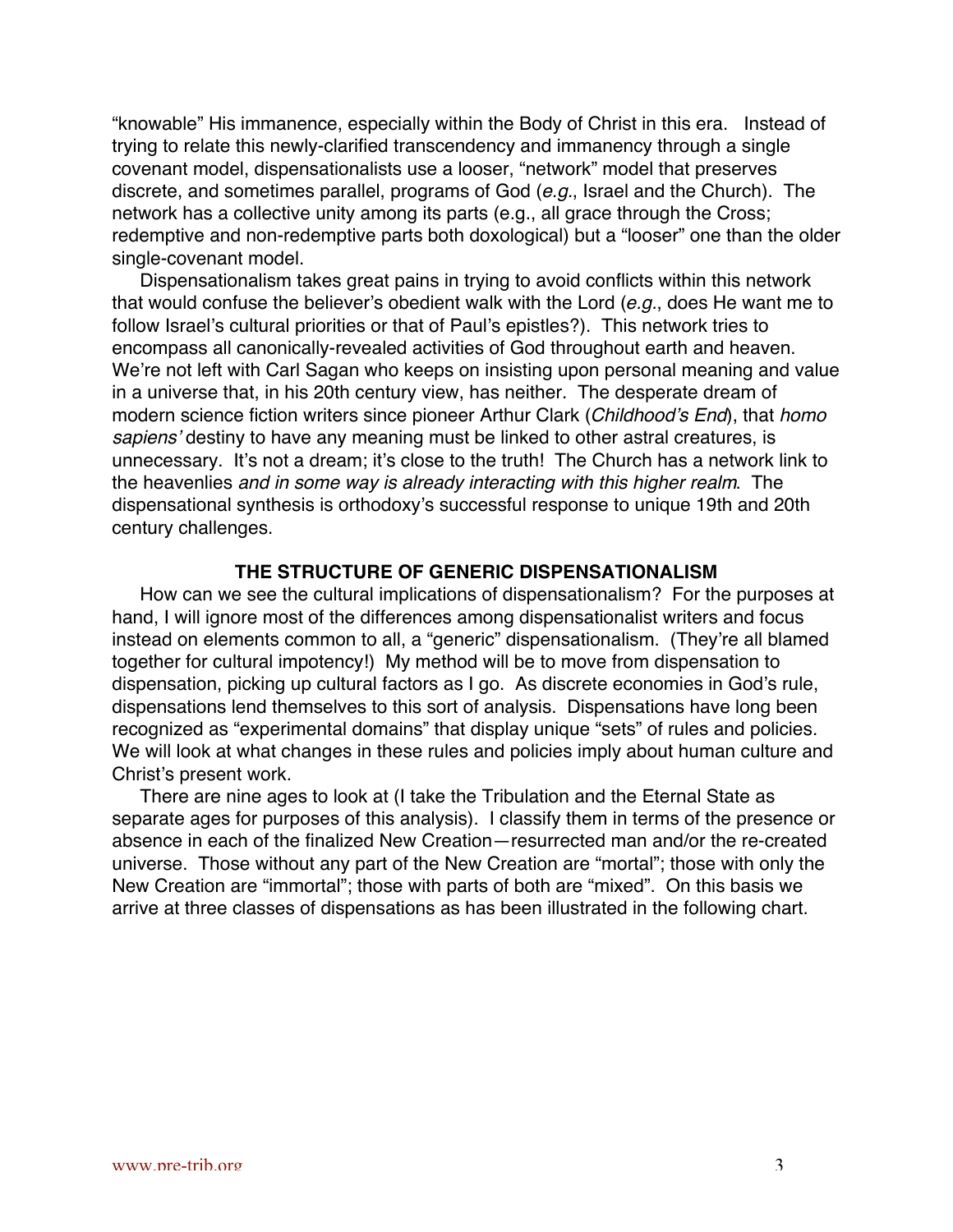| 我们的时              | Innocence; Conscience;<br>Human Government:<br>Promise; Law |
|-------------------|-------------------------------------------------------------|
|                   | Grace; Tribulation;<br>Kingdom                              |
| <b>INSINGRAPH</b> | Eternal State                                               |

## **ANALYSIS OF THE MORTAL DISPENSATIONS**

All five mortal dispensations carry forward features of the original creation mandate to subdue the earth and bring forth culture (Gen 1:26-28). Man is set into a creation hierarchy of "God-angel-man-nature" with a command to explore, name, manage, and populate the earth. In **Innocence**, as well as after the Fall, man faced evil temptation, learned through special and general revelation, and lived in cultural institutions of family and marriage. The culturally-important uniqueness of Innocence consisted in its "rural" utopianism and lack of sin and death (and, therefore, lack of any need to transform the culture produced).

With the Fall, man was barred from the Tree of Life so he could not be prematurely "immortalized". The following age of **Conscience** was characterized by a unique geophysical ecosystem that demonstrated the physiological possibility of millennial lifespans. Its testimony vindicates dispensational hermeneutics that take Kingdom prophecies of similar high ages (Isa 65:20) at face value. No metaphorical transfer of Kingdom prophecies to the New Creation and Eternal State are required.

The dispensation of **Human Government** with its exponentially-decaying longevity<sup>5</sup> in the days of the human race's dispersion from Ararat provides an ample framework for cultural interpretation of "primitive" peoples.<sup>6</sup> The most significant cultural feature of this dispensation is the origin of civil government—God's delegation of some judgment functions, including capital punishment, to human society (note in Psa 82 how rulers are called "gods"). Writes Dr. Pilkey:

The Sumerian king list attests to this same fact, claiming that "kingship descended from heaven" after the Flood. This descent of power was far more like the Christian Pentecost than we imagine. Its universal gentile symbol was the "Ka" sign, the pictographic image of a man with arms upraised at the elbows. $<sup>7</sup>$ </sup>

Each tribe of mankind has its own prophetically-outlined pathways as Moses and Paul noted (Gen 10-11; Acts 17:26-27).

With the next age, the dispensation of **Promise**, we have the biblical "covenant of redemption" made with Abraham. Gentiles and Jews are separated and the oracles of God henceforth are limited to Israel (Rom 3:2). A missionary, horizontal transfer of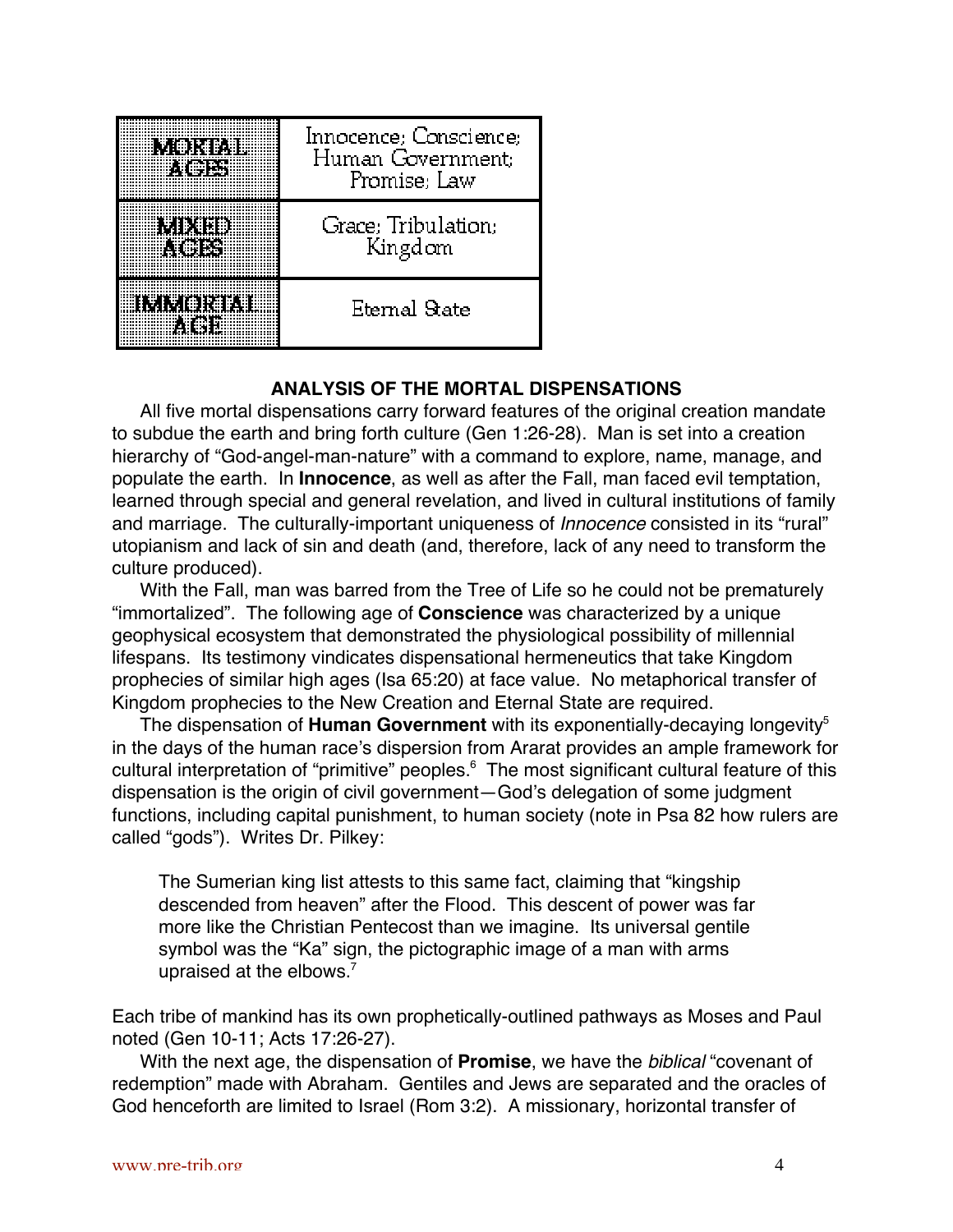special revelation is now required across cultural boundaries.

The last purely mortal age is the dispensation of the Law. Here we see a historical "counter-culture" ruled by God in a special way unlike His general indirect providential rule over other nations. Pagan nations were immediately ruled by other "gods" (Deut 4:19; I Sam 26:19; Dan 10:13; cf. Matt 4:8-9); but Israel was qualitatively different. A direct cause-effect relationship between obedience to Him and physical blessing occurred. McClain notes:

What is ordinarily called misfortune and calamity could come to Israel in the days of the historical kingdom only as a direct judgment of God for rebellion against Him. . . .Now this is quite an astonishing thing, utterly unknown in the experience of ordinary nations in history, and it has not received the attention it deserves.<sup>8</sup>

This age ended in Israel's discipline with the transfer of kingdom power to the Gentiles (Dan 2). Gentile hegemony continued over the Jews after they rejected the King of the Kingdom.

### **Conclusions About Mortal Culture**

First, the corollary of mortality is the existence of temptation to evil and the possibility of repentance. Mortal culture, therefore, can never be a true utopia; its upward transformation is never irreversible. It can't escape Solomon's devastating critique in Ecclesiastes. Mortal man remains under the background working of the principalities and powers of heaven, both good and evil.

A second feature of mortal culture is the existence of a general, though often terribly suppressed, God-consciousness. All cultures, therefore, as they have been since the age of Conscience are accountable for formulating righteous laws whether or not they have contact with Jewish-mediated special revelation (cf. Rom 1:16-2:16). Culver points out:

Though not holding pagan nations responsible to Mosaic Law, when addressing the neighboring nations and their rulers, the prophets assume that all these peoples know and accept certain valid concepts of right and wrong.<sup>9</sup>

Mortal culture, then, always possesses some valid ethical awareness.

A third useful implication of dispensationalism for culture is that civil government, though absolutely necessary, is not per se an instrument of redemption. Utopian dreams based upon anarchism (e.g., Rousseau, Marx) are vain myths that recapitulate the failure of the age of *Conscience*. It's also true that utopian myths based upon totalitarian government recapitulate the failure of the age of Law. The age of **Law** demonstrated how dependent culture is upon ideal leaders and ideal citizens. Corrupt kings of the Davidic dynasty accentuated the need for an Ideal King. Corrupt society exposed the need for a citizenry with the law "in their hearts." Redemption must occur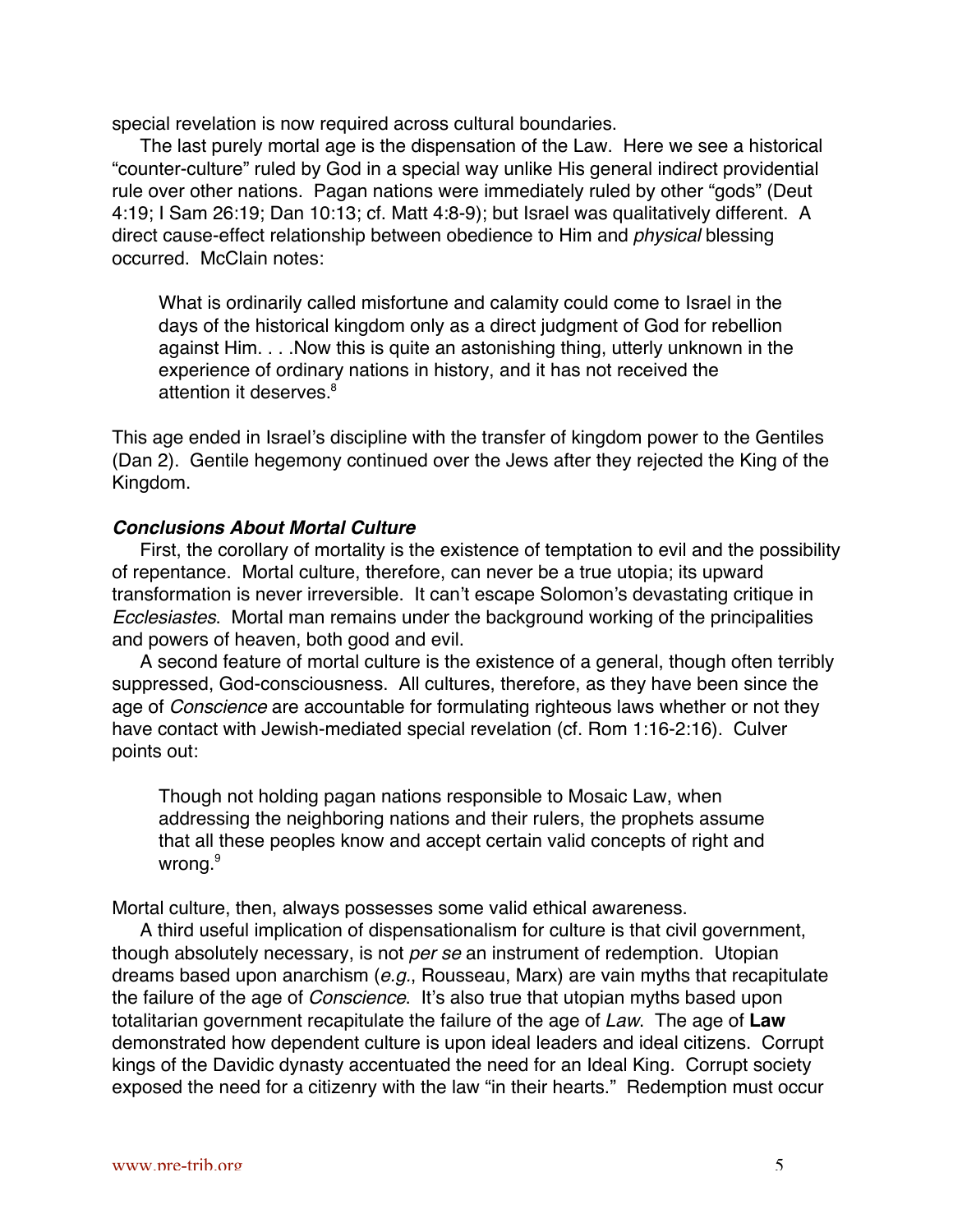to people first before government can work properly even with a highly just law-code.

## **ANALYSIS OF THE IMMORTAL CULTURAL FINALE**

The only purely immortal culture is that of the New Jerusalem in the Eternal State. With the re-creation of the heavens and earth, the hierarchy becomes "God-man-angelnature." Now man reigns above angels (I Cor 6:3; 15:24; Eph 1:10; Heb 2:14; 4:14, etc.). Threat of ethical defeat has passed away from the righteous (Rom 6:9; Rev. 21:4; 22:3) as well as opportunity for repentance and salvation from the unrighteous (Matt 25:41; Luke 16:26; Rev 22:11). Man is now "immortalized" so that righteousness and unrighteousness have become "fixed". An "urban" civilization with an implied dense population replaces the old "rural" under-populated Garden of Eden. Physical illumination limited to only daylight hours is replaced with a constant theoophanic radiance (Rev. 21:23-25; 22:5).

## **Conclusions About Immortal Culture**

There is an obvious continuity of form between the mortal creation and the New. The New Creation has matter and spirit. Jesus' resurrection body had flesh and bones as Dr. Luke records (Luke 24:39). Food can be eaten (Luke 24:43). Racial and cultural distinctions persist (21:24; 22:2). There are a New Heavens and a New Earth (Rev 21:1), which, if names mean anything, bare a resemblance to our planet and physical universe. Even botanical and zoological forms such as trees and animal-like angels are spoken of in Revelation. The familiar forms of mortal creation, therefore, are not accidental, evolutionary by-products; they are structures rooted in God's eternal plan!

The discontinuity between the mortal creation and the Eternal State, however, absolutely separates the two cultures of each. With the complete removal of evil, with a completed personal judgment resulting in a true self-evaluation before God (I Cor 3:12- 15; Rev. 2:17), there is unhindered intimacy with the Lamb and the Father. With the damage from evil gone from each person, "defense mechanisms" are no longer needed. Cultural life in a densely populated area can at last be peaceful and enjoyable. The true potential of *collective* Adam can now be realized. The institutions of marriage, and presumably, family disappear (Matt. 22:30) because blood ties that had been necessary in mortality to produce all men seminally from Adam are no longer needed. The population is fixed.

A most important feature of immortal culture is the shift in priority of concern from that of mortal life. No one I know has put it so well as Dr. Pilkey:

As mortals, we remain in various kinds of trouble; and salvation strikes us as an all-consuming, universal concern. Yet the angels of heaven have never been saved; the demons cannot be saved; and the redeemed in heaven have nothing from which to be saved. If life in the resurrected state has a purpose, goals must exist beyond salvation. . . .Mortals have spirits; but mortality, in the spirit, is a flickering flame. The new nature of the resurrection body will consolidate and fix motives through an eternal stamina essential to explain both the worship of the redeemed and the condition of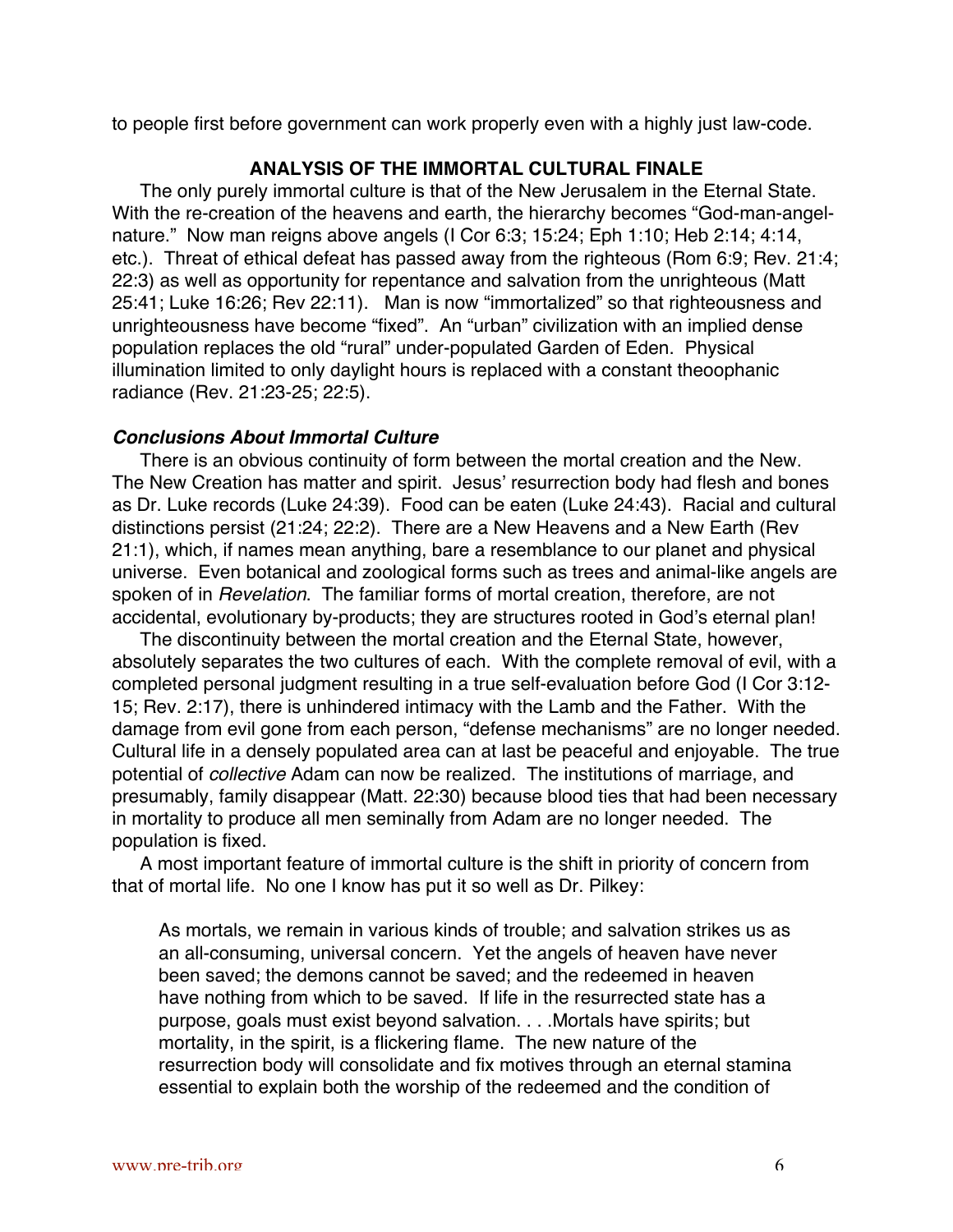the lost in hell. $10$ 

Dispensationalism's presupposition and unifying emphasis, therefore, goes beyond the older Reformed single-redemptive-covenant idea that concerned itself solely with mortal salvific issues. Inclusion of immortal doxological issues requires a higher level of unity.

## **ANALYSIS OF THE MIXED DISPENSATIONS**

Each of the three mixed dispensations is characterized by the actual co-existence of mortality and immortality. Both of the two hierarchies ("God-angels-man-nature" and "God-man-angels-nature") are in force. This mixed element is what causes such difficulty, for example, in trying to understand our present Church age of **Grace** within the older Reformed model.

First, let's look at the **Kingdom** age (the Millennium). Its mortal component includes the (renovated) earth with an ecosystem similar to that of the antediluvian age of Conscience. The administrative distinction between mortal Jews and Gentiles resembles that of the Old Testament: mankind's central religious cultus re-established on Mt. Zion, and the Messianic King ruling over all nations with absolute authority ("rod of iron"). All demonic energization of the flesh will cease with their incarceration (Rev 20:1-3). Yet true to mortality's central feature, this Kingdom is not fixed; it ends in rebellion (Rev 20:7-9). The Kingdom's immortal component consists of Christ and all co-ruling resurrected saints as well as the New Jerusalem (apparently not yet on earth). At last civil government is run by immortal incumbents who cannot be corrupted.

Next, let's back up in time to the period of the **Tribulation** that leads into the Kingdom age. Mortal life in the Tribulation will be an unprecedented time of global trouble. Besides angelic-mediated, geophysical catastrophes (that apparently prepare the planet for the Kingdom renovation), mortal culture will experience great spiritual deception (Matt 24). The mysterious Man of Sin attempts a cultural revolution unfettered by the Church age "restrainer" (II Thess 2:7-9). Jews are separated from the Gentiles and prepared, as mankind's priestly nation, to end the Tribulation by imploring the Messiah's return to the planet (Matt 23:39; Rom 11:12,25-26). The immortal component of the Tribulation remains in heaven as Christ judges the Church (preparing the Church to rule with Christ in the Kingdom).

Now we come to the mixed dispensation of Grace, the Church age. The mortal component seems much like that of the purely mortal dispensations: presence of trials, social institutions, civil government, and God-conscious among all men. Israel continues in a "suppressed" mode under the hegemony of the Gentiles (present-day Israel came into existence by UN mandate). The major uniqueness is that special revelation now addresses Jews and Gentiles as equals, ignoring Law-age partitioning (Acts 15; 17:30-31; Rom 1:16; Eph 2). The immortal component is the risen, ascended Lord Jesus Christ Who is the direct Object of all special revelation communicated in this age. For the first time in history a man stands perfect in the presence of God, and we have the hierarchy "God-man-angel-nature". Moreover, the Holy Spirit through His Baptizing work somehow links believers with this immortal man, providing power over the sin-dominated flesh(Rom 6-8). Angels are learning doxological lessons (Eph 3:10).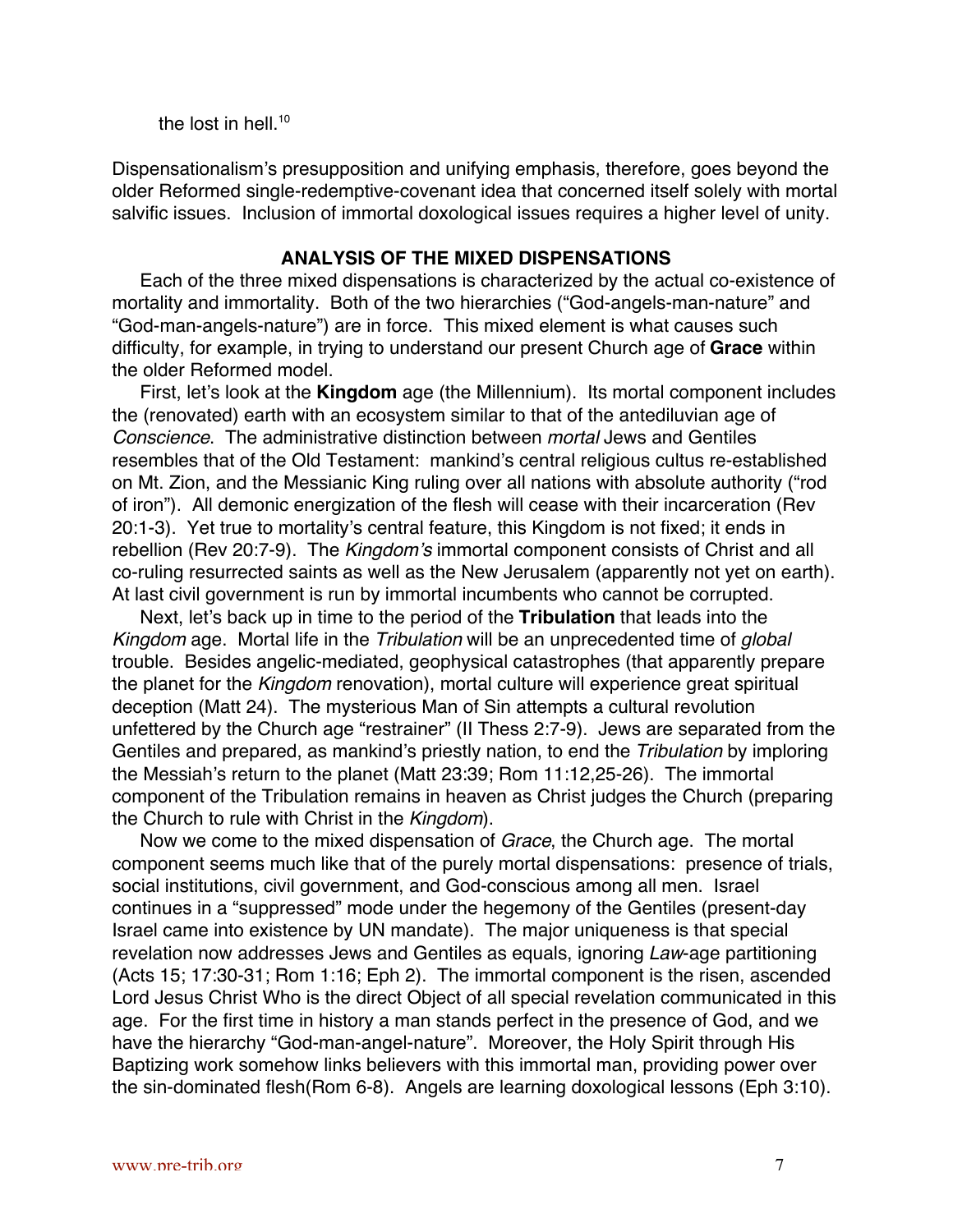## **CHRIST AND CULTURE IN DISPENSATIONALISM**

What, then, is the dispensational view of culture? Which of Niebuhr's positions apply? Because dispensationalism's model is more like a network than a single covenant, the question has to be rephrased in two sub-questions: (1) what is the destiny of culture over the ages? and (2) what are the prospects for cultural transformation in the Church age?

## **Christ and Culture For All Time**

Viewed overall, culture is obviously a redemptive target. Niebuhr's "Christ against culture" view doesn't fit dispensationalism.<sup>11</sup> Ages like Law and Kingdom clearly are restructured from prior paganism by biblical standards. Yet as cultures erected upon mortality, the transformations are not irreversibly permanent. They depend upon a continuing presence of leaders and people who are well-sanctified (as the Puritans failed to remember). Permanent transformation must await the permanent presence of perfect people in the **Eternal State**. Nevertheless, culture is obviously not left unaltered by God's plan of the ages. Dispensationalism continues the Reformed view of "Christ as transformer of culture" but with two qualifying principles.

### **The "Mandate Carry-over" Principle**

We learned in our analysis of the Eternal State that many familiar forms of mortal creation continue into immortality. The original mandate to subdue the earth given to the first Adam continues and is expanded with the second Adam to include "all things" (cf. Gen 1:26-28; I Cor 15:24-28; Heb 2:6-9). Though each dispensation begins with a discontinuity in God's policies, it takes over the cultural heritage of the one before. Israel used pre-Israelite literary motifs, pottery, etc. Undoubtedly, Bach's music, for example, will be known in the Kingdom. It therefore follows that when we produce cultural achievements of true value, they join in the original mandate fruit for the future ages, ultimately carrying over into the Eternal State where they will be properly appreciated.12

#### **The "Indirect Strategy" Principle**

Christ does not transform by a naive, direct strategy. His armies do not always march forward after the manner of arm-chair strategists. The Scriptures contain numerous evidences of highly sophisticated deception and apparent retreat which, in the end, produce surprising victory (e.g., holy war strategy from Moses to David, the crucifixion strategy noted in I Cor 2:7-8). The clear superiority in warfare of indirect strategy has been known to military science for years. After surveying every major conflict for the past 2500 years, the famous British strategist, B. H. Liddell Hart wrote:

Effective results in war have rarely been attained unless the approach has had such indirectness as to ensure the opponent's unreadiness to meet it. The indirectness has usually been physical, and always psychological. In strategy, the longest way round is often the shortest way home.<sup>13</sup>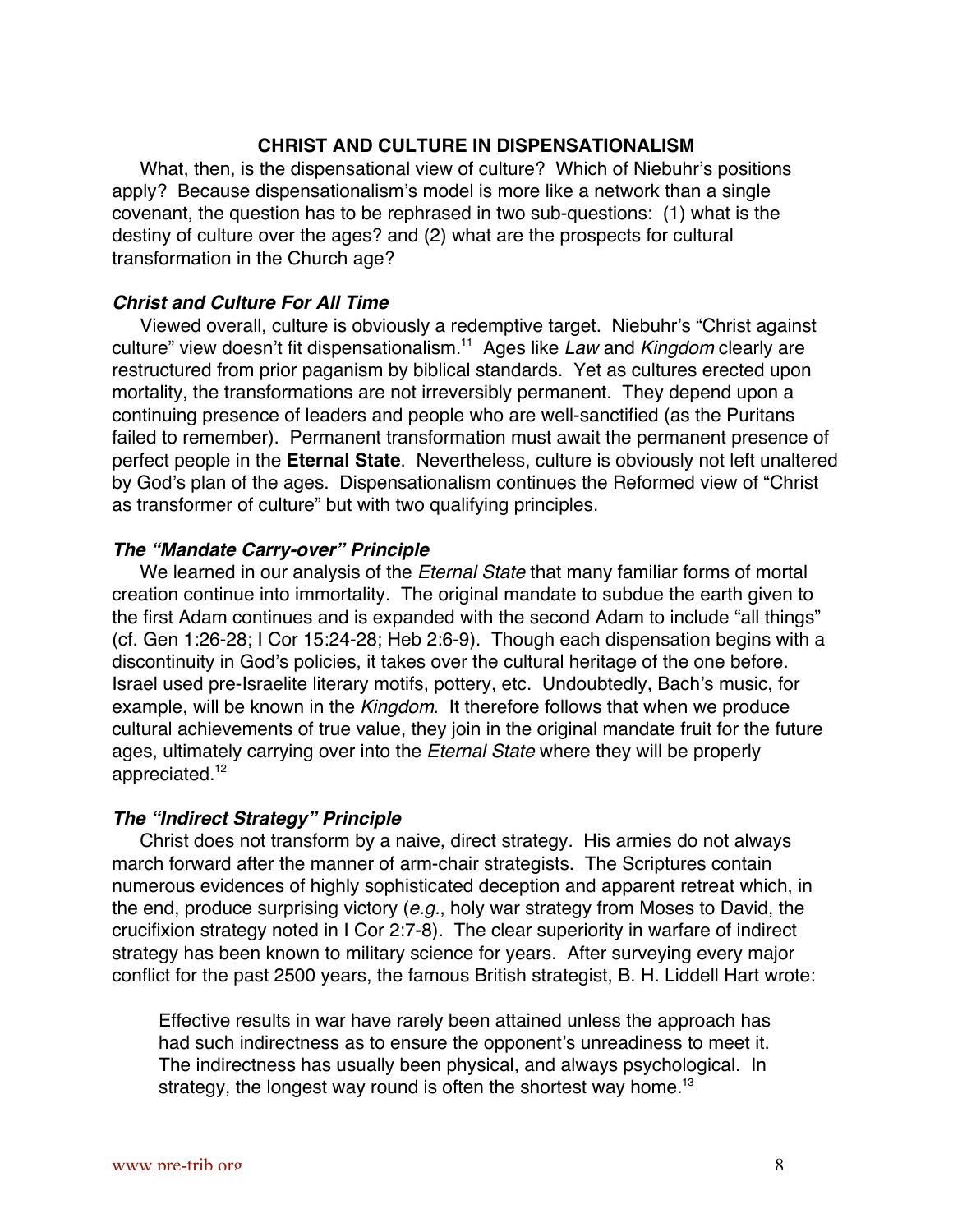Dispensationalism's network of interwoven distinct activities of God with Gentiles, Jews, the Church, and angels provides reason enough for the indirect strategy that at times seems "impotent".

## **Christ and Culture For This Time**

With ultimate cultural transformation assured, how does dispensationalism see cultural transformation in the present age of Grace? Here are the implications I see:

1. As a mixed dispensation, the Church on earth lives out "normal" mortality. Christians follow the familiar pattern of learning obedience in humility seen so often in the saints (e.g., Job, David) and in the Lord Himself ("Cross before the Crown") (cf. Rom 8:18ff; II Cor 4:7-12; Phil 3:10). For those who recognize it, this pattern is part of the same clever indirect strategy that undid Satan at the Cross. For those who don't see, it's "cultural impotence". Dispensationalists think this pattern is critically related to our future role in the Kingdom as well as to God's other (non-redemptive, doxological) work in the spirit world (cf. Job 1-2; I Cor 2:8; Eph  $3:10$ ).<sup>14</sup>

2. The Church also has a link to immortality through spiritual union with the resurrected Christ. Her victory against evil is thus assured as Paul argues in Romans 6-8. Her knowledge of God in Christ has arrived at a "final" stage (post-Christian religions are reversals, not advances) (John 17:3). The Indwelling of the Holy Spirit makes Her partake in some sense of the coming New Jerusalem (Heb 12:22; cf. Phil 3:20). Nothing stands between her and the Rapture. (This immediate intimacy with the resurrected Christ is what precipitates talk of "realized eschatology" and "the presence of the Kingdom".)

3. Transformation of present mortal culture by the Church has upper and lower limits. That she always has some transforming effect is implied by the Restrainer in II Thess 2:7. The Man of Sin *cannot* take over while the Church remains. Severe persecution and defeat may come locally, but it will never be global. There will always be room to migrate and regroup for another day as Paul did in Thessalonica. There is no excuse for lack of some cultural effects other than deception and laziness. Dispensationalism thus protects premillennialism from undue pessimism by the pretribulational rapture. On the other hand, the Church cannot transform mortal culture into true millennial conditions because of geophysical and spiritual background constraints on mortal culture in this age. The demonic powers must be suddenly deposed, and the entire ecosystem catastrophically renovated—both beyond mortal man's capacity. Dispensationalism thus protects the Church from all versions of utopianism from "prosperity gospels" to "triumphalism."

4. What transformation that does occur, results directly from the lives of sanctified believers. No missions, no evangelism, no discipleship—no transformation. After these basic actions occur, then the strong believers can seek to restructure the culture around